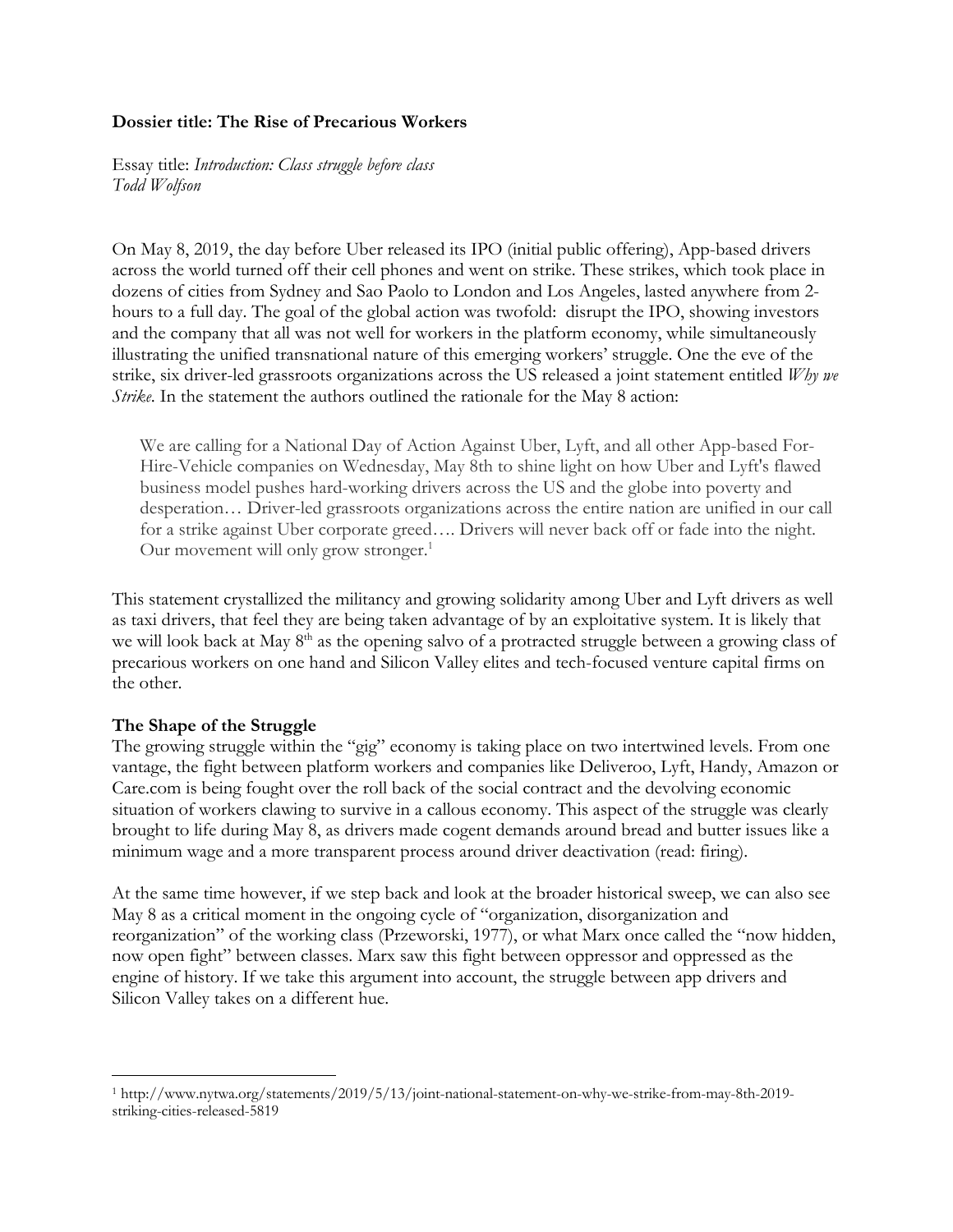To elaborate, using a historical lens, we can begin to make out the ways that the economic, political and ideological logic of platform capitalism (Srnicek, 2017) is a radical extension of the neoliberal logics of flexibilization, casualization of labor, and the deregulation of corporate enterprises. And building on this, we can trace how the strategies employed by platform companies are an attempt to disorganize this growing segment of precarious workers by harnessing technology and other tools to deskill, disempower and disaggregate.

Accordingly, if we take the same broader historical approach to the emerging fight of platform workers we can see similar patterns. Through the transnational organizing of May 8, and other worker actions such as the strike waves of food couriers throughout the UK and Europe (Cant, 2017), we can see the outlines of a new worker-led resistance. This new figure of resistance has come into focus as platform workers have established new lines of communication, developed a collective understanding of their shared concerns and ultimately worked to build new political organizations through which to advance their collective struggle.

**The essays in this issue of Against the Day pick up on some of these broad historical questions of the struggle of workers, the logic of capitalism and the possibility of building organization through different narratives and analyses. The articles detail the transformation in capital and the ways technology has been harnessed by platform companies. The essays also explore, from different vantages, the emerging struggle of platform workers, in particular, as well as the conditions necessary for the development of nascent political organization. And importantly, the essays are written by people on the front lines of these struggles, whether in London, Hyderabad or New York.** 

The underlying assumption in this series is that the structural dislocation of workers, which has accompanied the rise of platform capitalism, offers a critical moment to examine the dynamic processes of class struggle. More specifically, following E.P. Thompson's famous rejoinder, "class struggle before class," (1978) this special issue examines emergent processes of worker struggle that are *apriori* to workers shared understanding of themselves as a class. Thompson's formulation is instructive, as it offers an orientation towards investigating the struggle between platform workers and Silicon Valley as one critical moment in a historical process.

In the remainder of this brief introduction I will make two broad framing arguments that set up the articles to come. First, building on this argument that we need to see this struggle as part of a broader sweep of history, I detail the rise of the platform capitalism not as the outcome of benign technology as it is often argued, but rather as part of a historical legacy to disempower workers and working-class organization. Following that, I look at how this moment of worker organizing can be seen as an initial stage of an emerging class or class segment. workers in the platform economy are forging novel strategies to rebuild this segment of the working class.

## **The Invisible Hand of Technology**

An age-old narrative has been deployed to explain the rise of the gig or platform economy. Simply put, platform companies developed in dialogue with technological advances ranging from the increase in the power of computing to expanded possibilities of communication and coordination. Recognizing the increased opportunities, entrepreneurs saw an opportunity to harness emerging technologies to wipe out inefficient markets. Thus, the breathless moniker, "market disruptor." As the story goes, through the development of networked apps and seizing on growing class of un and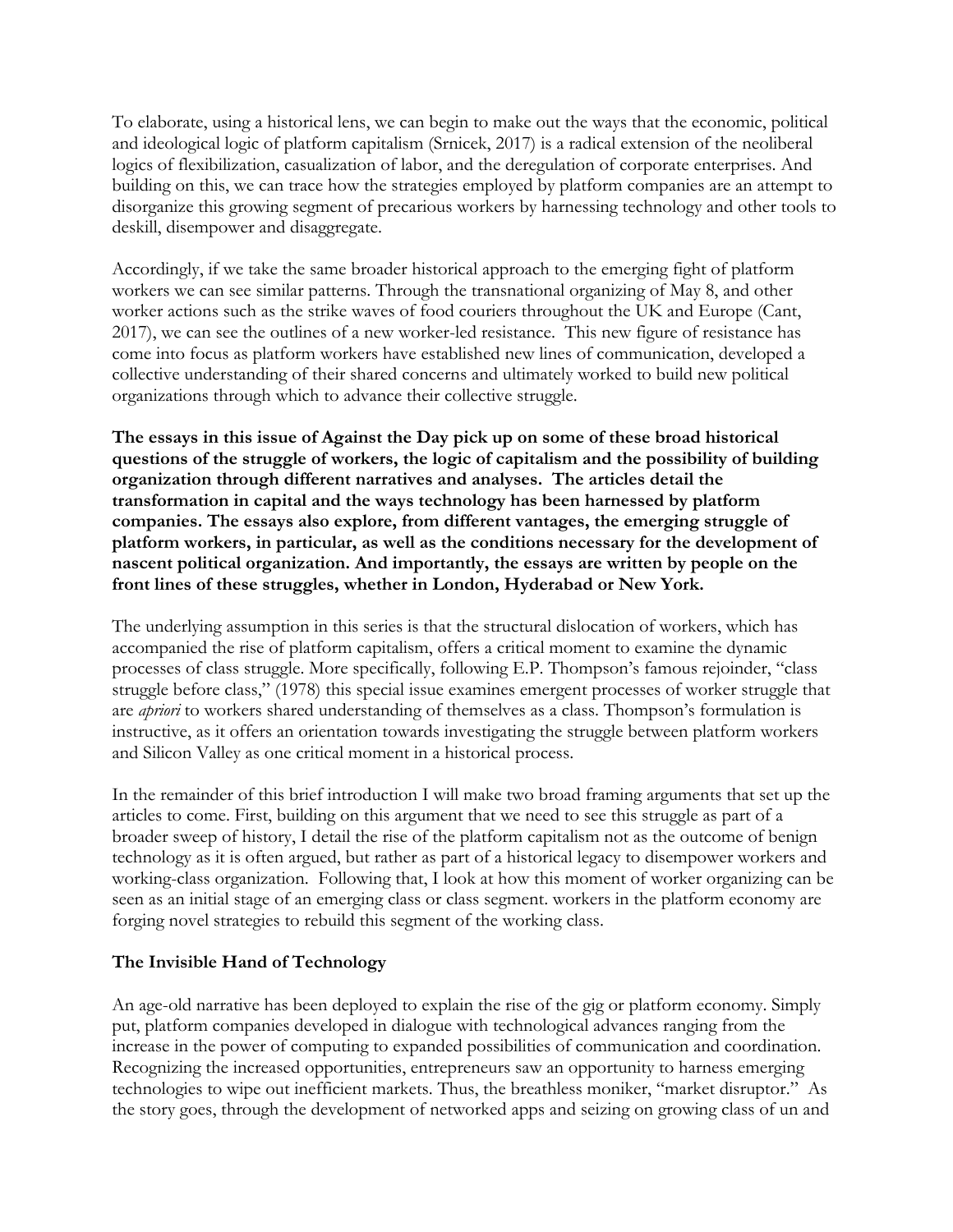underemployed, new strategies around the delivery of service were deployed, where customers were able receive goods and services at breakneck speed. Meanwhile a new "on-demand" workforce was cultivated, and workers were afforded the flexibility to operate as mini-entrepreneurs, working on their own time with the "freedom" to choose when and how to work. The underlying implication is that platform capitalism and the resulting labor relations was not the result of human intervention, but instead machines and big data sets are prodding us forward towards a new societal age.

While this narrative is intoxicating, it conjures up a new "invisible hand"—this time the invisible hand of technology, that silently guides social progress. We have heard this trope before. In his social history of automation (1984), historian David Noble discussed the development of technological innovation on the factory floor in New England. In reference to increasing automation in the factory Noble argued, "technology has come to be viewed as an autonomous process, having a life of its own which proceeds automatically, and almost naturally, along a singular path..." Challenging this perspective Noble continued:

Rather than showing how social potential was shaped by technical constraints, … I examine how technical possibilities have been delimited by social constraints…. For when technological development is seen as politics, as it should be, the very notion of progress becomes ambiguous: What kind of progress? Progress for whom? Progress for what? And the awareness of the ambiguity, this indeterminacy, reduces the powerful hold that technology has had on our consciousness and imagination, and it reduces also the hold upon our lives enjoyed by those whose social power has long been concealed and dignified by seemingly technological agendas." (Noble 1984, xiv-xv)

Bringing this argument to life, Noble outlines how the process of automation within the factory was guided by the desire of managers to take control away from workers and this led to specific decisions about technological design. Thus, technological innovations were made with the specific intent to weaken the power of workers on the factory floor, in short to disorganize the working class.

Following Noble, in her book on digital labor, Ursula Huws (2014) examines the rise of the gig economy and particularly the deteriorating work conditions of gig workers. Huws details three critical moments that have taken place within this broader economic sweep of the last forty years from the Oil shock of 1973 and the fall the Berlin Wall in 1989 to the economic crisis of 2008. Each of these moments, she argues, has led to social and economic transformations that have altered labor processes, and further weakened the working class. This series of economic transformations set the stage for the gig economy, as gig work—low-wage, temporary, casualized and precarious quickly emerged as a preferred means of employment.

**If we dive further into the transformation of the labor process in the gig economy, and consider the broader historical sweep, it becomes quite clear that many of the key features of the labor process are meant to disorganize and disaggregate the working class. This is made evident in multiple ways. The most obvious is the reclassification of workers as independent contractors without the right to collectively bargain. While this drives down costs, it also importantly hinders the ability of workers to organize and build working class institutions, like unions. Alongside the reclassification of workers is the isolation and alienation of workers in the gig economy. While many workers in past periods shared a collective space, whether it was a factory or a hotel, workers in the gig economy often work**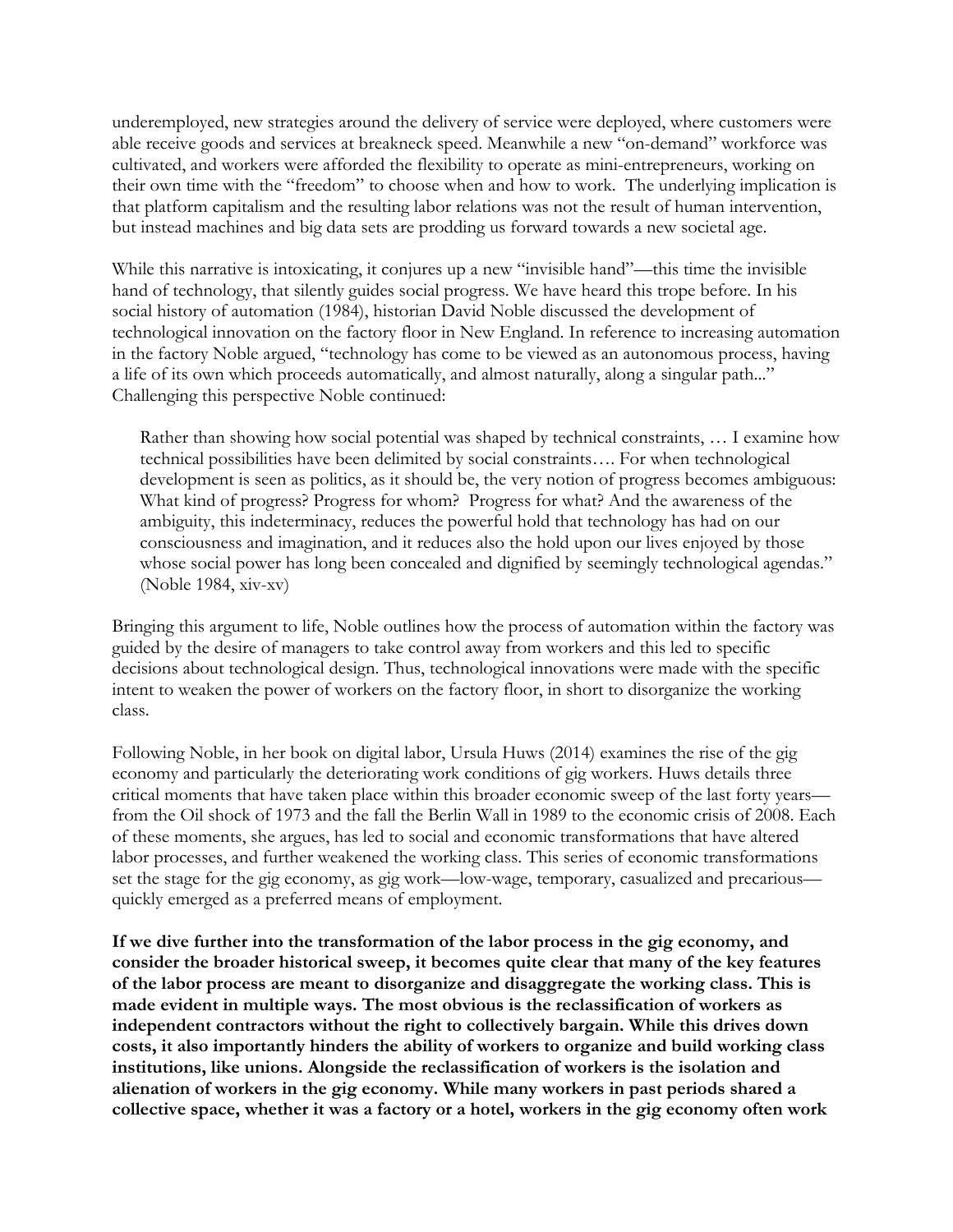**alone, and consequently their ability to connect with one another and build solidarity is compromised. The lack of connectivity and solidarity leads to an alienated and individualistic mindset among workers—which workers must fight against when attempting to build power.** 

While I don't have the space to elaborate on this argument, following on Noble, it is clear that the emergence of the technologies and labor processes that have come to define the gig economy- independent contractor status, alienated labor process, algorithmic management, constant workplace surveillance –did not emerge independent of political needs of the owning class. Quite the opposite, the technologies and strategies have been developed that facilitate the accumulation of capital, the isolation and casualization of workers and the dismantling of working-class institutions like labor unions. In short, the disorganization of the working class.

## **Reorganization?**

In Uber's S1 filing to the SEC, the company outlined a series of risks investors should be aware of before buying their stock. These risks ranged from Uber's market position to their brand management and importantly legal cases challenging the independent contractor status of workers. Uber also marked growing worker resistance as a critical challenge to the future of the company. The company detailed: "While we aim to provide an earnings opportunity comparable to that available in retail, wholesale, or restaurant services or other similar work, we continue to experience dissatisfaction with our platform from a significant number of Drivers. In particular, as we aim to reduce Driver incentives to improve our financial performance, we expect Driver dissatisfaction will generally increase…. Further, we are investing in our autonomous vehicle strategy, which may add to Driver dissatisfaction over time, as it may reduce the need for Drivers. Driver dissatisfaction has in the past resulted in protests by Drivers, most recently in India, the United Kingdom, and the United States. Such protests have resulted, and any future protests may result, in interruptions to our business."2

Here, in dry legal terms, Uber outlines the possibility of worker organizing and driver-led resistance as one of the key risks to the long-term success of the company. And, as if rising at the appointed hour, drivers coordinated their transnational strike on May 8, in part countering Uber's S1 filing and the launch of the IPO. From Nairobi to Nottingham, workers turned off their apps and withdrew their labor in an effort to exercise their collective power. As we seek to reckon with this moment as part of the cycle of class struggle, it is important to return to EP Thompson. Explaining his dynamic understanding of class, Thompson argued: "classes do not exist as separate entities, look around, find an enemy class, and then start to struggle... on the contrary people find themselves in a society determined in structured ways (crucially, but not exclusively, in productive relations), they experience exploitation, (or the need to maintain power over those whom they exploit), they identify points of antagonistic interest, they commence to struggle around these issues, and in the process of struggling they discover themselves as classes, they come to know this discovery as classconsciousness. Class and class consciousness are always the last, not the first, stage in a real historical process." (1978: 149)

# **Thompson's insight offers important context for understanding the emerging struggle of workers in the platform economy. First and foremost, the struggle in the gig economy is not**

 $\overline{a}$ <sup>2</sup> https://www.sec.gov/Archives/edgar/data/1543151/000119312519103850/d647752ds1.htm